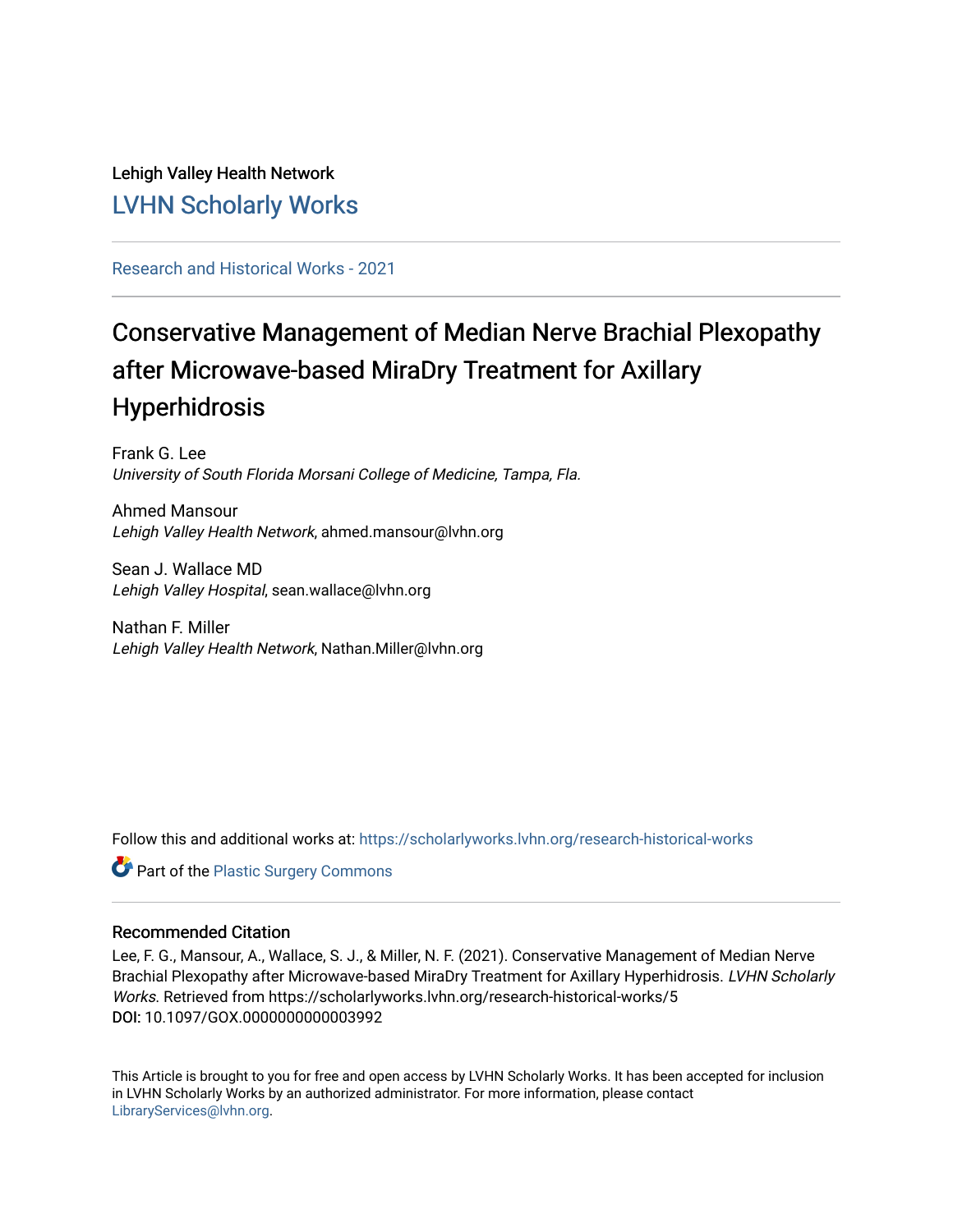## Conservative Management of Median Nerve Brachial Plexopathy after Microwave-based MiraDry Treatment for Axillary Hyperhidrosis

Frank G. Lee, BSE, Ahmed M. Mansour, MD, [...], and Nathan F. Miller, MD

#### Summary:

Axillary hyperhidrosis is characterized by excessive sweating of the armpits, which can significantly affect quality of life. A new microwave-based therapy, MiraDry (Miramar labs, Sunnyvale, Calif.), is a promising minimally-invasive treatment option. We report a case of unilateral brachial plexus thermal injury in a thin 19-year-old man treated for axillary hyperhidrosis with the MiraDry system. He initially experienced swelling and pain in the left hand and was prescribed 1 week of methylprednisolone. He then presented 1 week later with induration and swelling of bilateral axillae with swelling of left thumb, left index, and left long fingers, decreased sensation in median nerve distribution of the left hand, and the inability to flex the left index finger DIP joint. EMG showed absent median nerve motor and sensory function, consistent with median nerve plexopathy. He was conservatively managed with close observation and regular occupational hand therapy appointments. At his 12-month follow-up, there was complete return of left pronator teres strength, thumb flexion, and index finger flexion. Decreased sensation remained at the tip of the left index finger. We report the case of median nerve palsy after MiraDry therapy for axillary hyperhidrosis in a thin young man. We recommend using low-energy settings and pre-procedural ultrasound for young, thin patients because of the more superficial course of the brachial plexus within the axilla.

Axillary hyperhidrosis, or excessive armpit sweating, can negatively affect quality of life and is associated with depression. Published data reveal prevalence ranging from 1.4% to 3.1% of young adults. Its pathophysiology is not well-understood, but is believed to be related to sympathetic cholinergic hyperactivity stimulating axillary apocrine and eccrine glands. Treatment includes conservative (antiperspirants, topical foam, and topical anticholinergics), minor (botulinum toxin injections, laser, ultrasound, and microwave therapy), and major surgical interventions (thoracic sympathectomy, suction-curettage, and local excision).<sup>[1](#page-3-0)</sup> A new treatment modality with increasing utilization is MiraDry (Miramar labs, Sunnyvale, Calif.), which employs application of microwaves  $(10^4 - 10^5 \,\text{\mu m}$ , 5800 MHz) to thermolyze and ablate causative apocrine and eccrine glands in axillary hyperhidrosis. Simultaneous cooling is applied superficially to prevent thermal damage at the epidermal/dermal layers. The MiraDry device has five energy settings [ranging from 1 (low) to 5 (high)]. The amount of energy is dependent on the duration of treatment because power delivered is constant.<sup>[2](#page-3-1)</sup> We present a case of a young man with axillary hyperhidrosis treated with MiraDry, who developed unilateral median nerve palsy postprocedure. We discuss a successful conservative management approach with observation and occupational hand therapy (OHT) over a 12-month period.

#### CASE DESCRIPTION

A 19-year-old, right-hand-dominant man with a BMI of 21.8 and a history of generalized anxiety disorder presented 2 weeks after receiving one session of MiraDry therapy for bilateral axillary hyperhidrosis at an outside facility. He reported shooting pain to the left hand during injection of local anesthetic in the left axilla. Immediately after the procedure, he was unable to flex the left thumb or index finger, with pain, swelling, and a burning sensation in the left hand during the post-procedure period. No right-hand concerns existed. On examination, his left hand was held in the hand of Benediction position, demonstrating a median nerve palsy with 0/5 pronation and thumb opposition strength. There was no flexion of thumb or index interphalangeal joints consistent with a lack of FPL and FDP/FDS function. Tinel's sign was present in the left axilla and hyperemia in the left hand and forearm. EMG showed absent left median motor and sensory function, severe fibrillations, and severely decreased motor units in left flexor carpi radialis, left pronator teres, and left abductor pollicis brevis.

OHT referral was made. He was seen five times in 6 months for education and practice of range of motion and strengthening exercises. Hand grip and pronation strength were assessed at each appointment [\(Fig.](https://www.ncbi.nlm.nih.gov/pmc/articles/PMC8673972/figure/F1/?report=objectonly) 1). Four months after the MiraDry procedure, one-pound wrist curls and a figure-eight digit splint to reduce hyperextension of PIP joints were started by OHT. The patient was followed outpatient and re-evaluated in-depth at 6 months and 1 year after the initial MiraDry treatment and was found to have had a full recovery of left hand motor function with 5/5 pronation; however, a slight decrease in sensation at the tip of the left index finger remained.

|  |    |                   | <b>STAR</b> |  |
|--|----|-------------------|-------------|--|
|  |    |                   |             |  |
|  |    |                   |             |  |
|  |    |                   |             |  |
|  | ÷. | ă,                |             |  |
|  |    |                   |             |  |
|  |    | <b>Contractor</b> |             |  |

Hand grip strength of affected left hand over time, as measured at OHT and in outpatient plastic surgery clinic appointments. At 1 year, left hand grip strength improved to 80 lbs compared with contralateral right-hand grip strength of 100 lbs ( $L =$  left ...

[Fig.](https://www.ncbi.nlm.nih.gov/pmc/articles/PMC8673972/figure/F1/?report=objectonly) 1.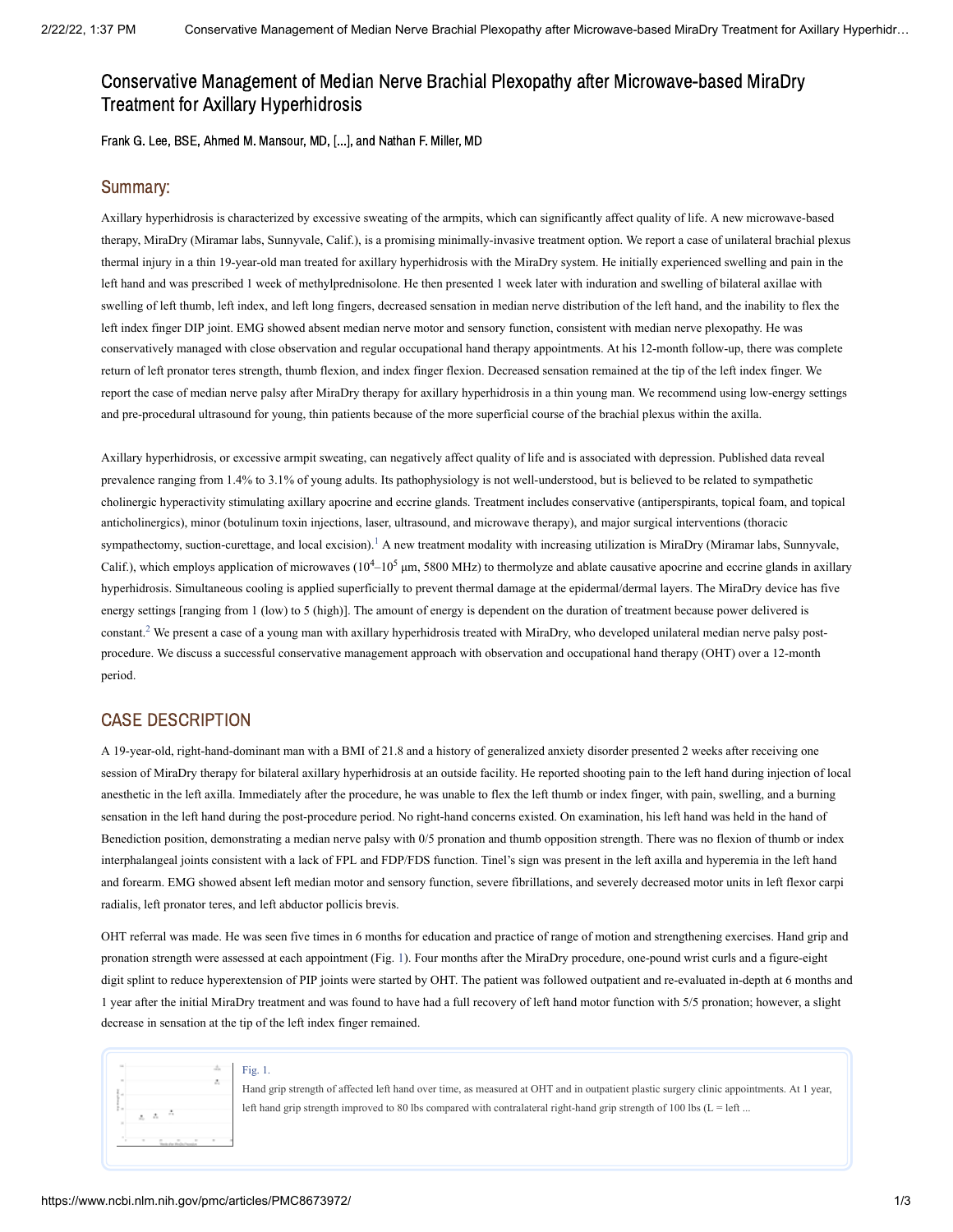#### **DISCUSSION**

Randomized controlled trials have shown microwave-based treatments effectively treat axillary hyperhidrosis based on the hyperhidrosis disease severity scale.<sup>[3](#page-3-2)</sup> An early RCT comparing MiraDry to sham reported no long-term safety issues in the 81 participants who received MiraDry treatment with the most reported adverse event being altered sensation, numbness, and tingling  $(9.9%)$  caused by effects on cutaneous nerves.<sup>[3](#page-3-2)</sup> A severe case of right triceps and wrist extension weakness and left hand weakness was reported.<sup>[4](#page-3-3)</sup> EMG showing left brachial plexopathy involving the median, ulnar, and radial nerves with MRI showing subcutaneous and perineural edema at 3 months.<sup>[4](#page-3-3)</sup> The report also mentioned axillary pain immediately after lidocaine injection, similarly seen in our case, which raises the possibility of injury by intraneural injection of local anesthetic. Obtaining MRI imaging in our case may have helped.

A commonly cited risk factor is thin and low BMI patients.<sup>[5,](#page-3-4)[6](#page-3-5)</sup> In one reported case, a man with BMI 18.5 treated with MiraDry on the lowest energy setting (level 1, 2.4 sec) presented with left hand concerns of median and ulnar neuropathy.<sup>[5](#page-3-4)</sup> The authors cautioned that despite using the lowest setting, thin men who lack axillary adiposity are at higher risk for complications, compared with women.<sup>[5](#page-3-4)</sup> Similar cases have been described in thin women while also using the lowest setting. A young women with a BMI of 15.8 became symptomatic with median and ulnar neuropathy.<sup>[6](#page-3-5)</sup> With sixmonths of OHT, her symptoms improved, but long-term follow-up was not available. These reports mentioned consideration of pre-procedural use of ultrasound to evaluate skin layer thickness and underlying anatomy to guide MiraDry treatments.<sup>[5](#page-3-4)[,6](#page-3-5)</sup>

A prospective clinical study of 31 patients on MiraDry had one patient (3.2%) experience neuropathy.<sup>[7](#page-3-6)</sup> Another study investigated the pathological changes seen in the skin of the axilla after MiraDry treatment; however, no pathological specimens showed obvious nerve damage.<sup>[8](#page-3-7)</sup> More invasive surgical approaches such as thoracoscopic sympathectomy also carry a risk of brachial plexus injuries by nerve traction and compression injury from prolonged hyperabduction during the operation.<sup>[9](#page-3-8)</sup> Although the mechanism of injury differs between surgical and microwave-based therapies, the treatment approaches are noted to be similar: passive exercise to improve ROM with progressive resistance training.

#### **CONCLUSIONS**

We recommend careful attention be paid to thin patients being treated with MiraDry as median, and ulnar neuropathies have been increasingly reported in the literature. Further research to protocolize guidelines for identifying patients at risk would be valuable. Use of the lowest energy settings and pre-procedural ultrasound may reduce the risk of injury. Manufacturing changes to the device to allow even lower energy settings could benefit patient safety. Early detection and vigilance in the immediate post-treatment period can facilitate initiation of earlier OHT and reduce the morbidity and costs associated with complications. Conservative management, as seen in this case, can regain partial-to-complete hand function.

#### **SUMMARY**

We report a case of unilateral median nerve palsy complication after one MiraDry treatment of axillary hyperhidrosis that resolved with conservative management after one year of occupational hand therapy. Thin patients with a lower BMI are more susceptible to median and ulnar nerve injury.

#### ACKNOWLEDGMENTS

This study conformed to the Helsinki Declaration and appropriate IRB protocols.

#### **Footnotes**

Published online 15 December 2021.

Disclosure: The authors declare no financial interest to declare in relation to the content of this article.

#### Article information

Plast Reconstr Surg Glob Open. 2021 Dec; 9(12): e3992. Published online 2021 Dec 15. doi: [10.1097/GOX.0000000000003992](https://dx.doi.org/10.1097%2FGOX.0000000000003992)

PMCID: PMC8673972

PMID: [34926103](https://www.ncbi.nlm.nih.gov/pubmed/34926103)

[Frank](https://www.ncbi.nlm.nih.gov/pubmed/?term=Lee%20FG%5BAuthor%5D&cauthor=true&cauthor_uid=34926103) G. Lee,  $\mathsf{BSE}^\mathbf{\boxtimes \star}$  Ahmed M. [Mansour](https://www.ncbi.nlm.nih.gov/pubmed/?term=Mansour%20AM%5BAuthor%5D&cauthor=true&cauthor_uid=34926103), MD,<sup>†</sup> Sean J. [Wallace,](https://www.ncbi.nlm.nih.gov/pubmed/?term=Wallace%20SJ%5BAuthor%5D&cauthor=true&cauthor_uid=34926103) MD,<sup>†</sup> and [Nathan](https://www.ncbi.nlm.nih.gov/pubmed/?term=Miller%20NF%5BAuthor%5D&cauthor=true&cauthor_uid=34926103) F. Miller, MD<sup>†</sup>

From the 'University of South Florida Morsani College of Medicine, Tampa, Fla.

<sup>†</sup>Lehigh Valley Health Network, Department of Surgery – Division of Plastic & Reconstructive Surgery, One City Center, Allentown, Pa.